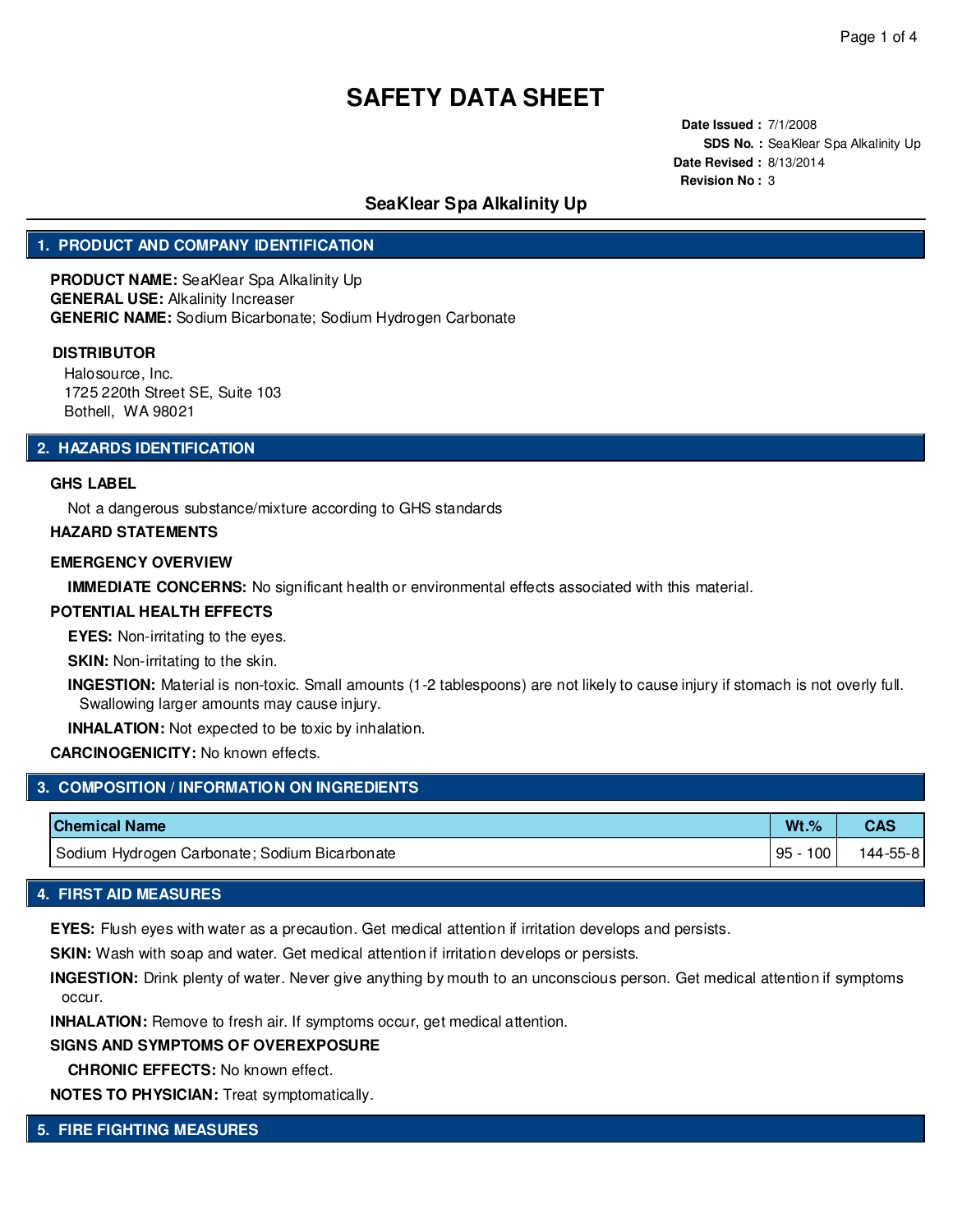**Date Issued :** 7/1/2008 **SDS No. : SeaKlear Spa Alkalinity Up Date Revised :** 8/13/2014 **Revision No :** 3

## **SeaKlear Spa Alkalinity Up**

**FLAME PROPAGATION OR BURNING RATE OF SOLIDS:** Not flammable.

**GENERAL HAZARD:** No specific hazards.

**EXTINGUISHING MEDIA:** Use water spray, dry chemical, foam, or carbon dioxide.

**HAZARDOUS COMBUSTION PRODUCTS:** Carbon oxides.

**FIRE FIGHTING PROCEDURES:** As in any fire, wear self-contained breathing apparatus pressure-demand, (MSHA/NIOSH approved or equivalent) and full protective gear.

#### **6. ACCIDENTAL RELEASE MEASURES**

**GENERAL PROCEDURES:** Scoop up into dry clean containers. Wash away uncontaminated residue with water.

**SPECIAL PROTECTIVE EQUIPMENT:** Avoid contact with skin, eyes and clothing. Use personal protective equipment. Ensure adequate ventilation.

**COMMENTS:** Avoid dust formation. Pick up and transfer to properly labeled containers. Ventilate area and wash spill site after material pickup is complete.

#### **7. HANDLING AND STORAGE**

**GENERAL PROCEDURES:** Use appropriate exhaust ventilation in places where dust is formed. In case of insufficient ventilation, wear suitable respiratory equipment.

**STORAGE:** Store in a cool dry place. Store away from incompatible materials.

**COMMENTS:** Incompatible Products: Strong oxidizing agents. Strong acids.

## **8. EXPOSURE CONTROLS / PERSONAL PROTECTION**

**ENGINEERING CONTROLS:** Does not contain any hazardous materials with occupational exposure limits established. Local nuisance dusts apply.

#### **PERSONAL PROTECTIVE EQUIPMENT**

**EYES AND FACE:** Safety glasses with side shields or goggles.

**SKIN:** Protective gloves.

**RESPIRATORY:** A respirator or dust mask approved by NIOSH/MSHA should be worn when breathing zone cannot be controlled with ventilation.

**PROTECTIVE CLOTHING:** Body protective clothing and shoes.

## **9. PHYSICAL AND CHEMICAL PROPERTIES**

**PHYSICAL STATE:** Solid **ODOR:** None. **APPEARANCE:** White crystalline. **pH:** 8.3 (1% solution.) **FLASHPOINT AND METHOD:** Not combustible. **FLAMMABLE LIMITS:** 0 to 0 **VAPOR PRESSURE:** N/A **VAPOR DENSITY:** N/A. **BOILING POINT:** N/A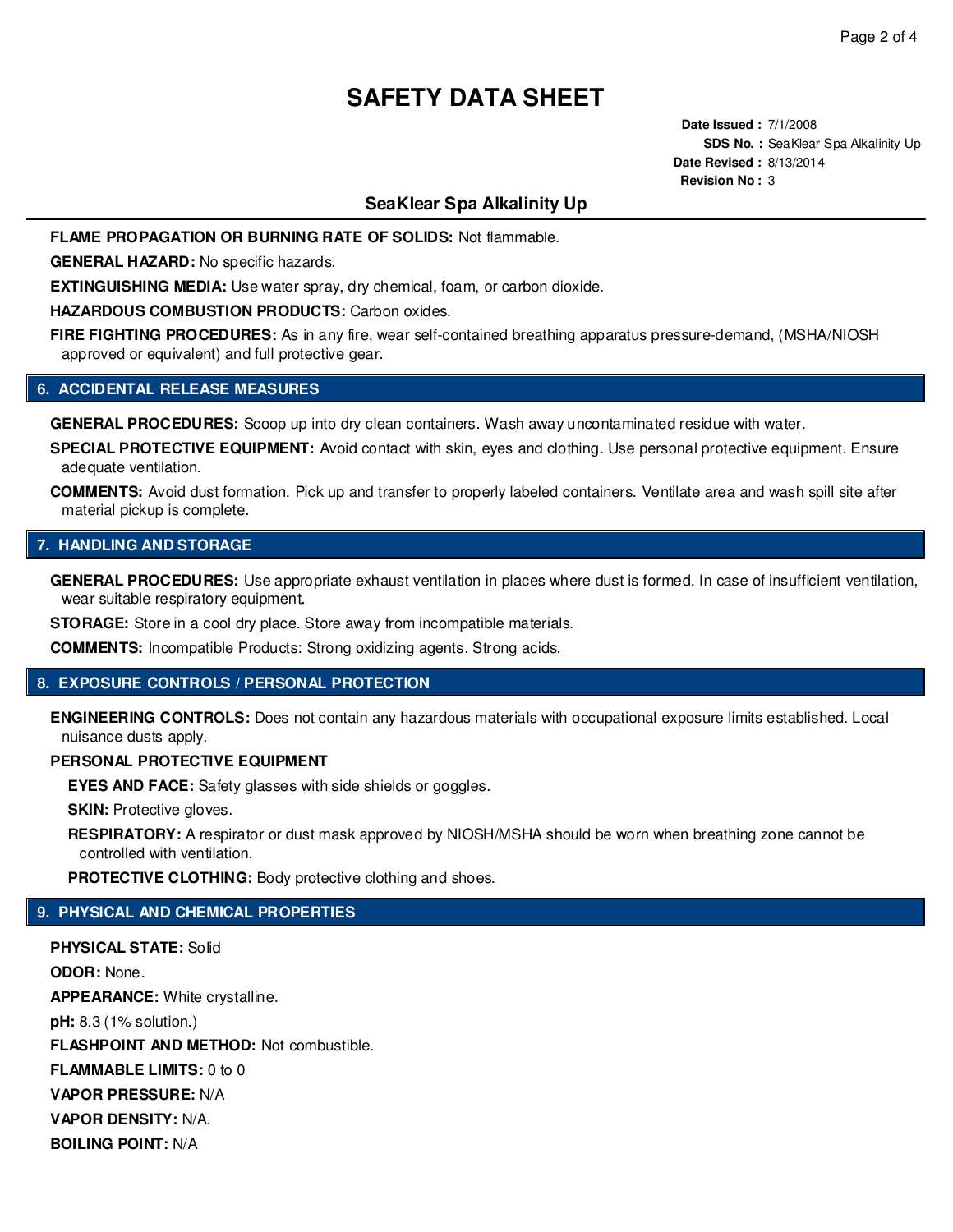**Date Issued :** 7/1/2008 **SDS No. :** SeaKlear Spa Alkalinity Up **Date Revised :** 8/13/2014 **Revision No :** 3

## **SeaKlear Spa Alkalinity Up**

**FREEZING POINT:** N/A **MELTING POINT:** Decomposes **SOLUBILITY IN WATER:** 9.0% @ 20°C **DENSITY:** 66 lbs. per cubic foot. **SPECIFIC GRAVITY:** 2.22

#### **10. STABILITY AND REACTIVITY**

**HAZARDOUS POLYMERIZATION:** No

**STABILITY:** Stable.

**POLYMERIZATION:** Will not occur.

**CONDITIONS TO AVOID:** Moisture.

**HAZARDOUS DECOMPOSITION PRODUCTS:** Reacts with acids to release carbon dioxide gas and heat.

**INCOMPATIBLE MATERIALS:** Strong oxidizing agents. Strong acids.

**COMMENTS:** Hazardous Decomposition Products: Carbon Oxides.

#### **11. TOXICOLOGICAL INFORMATION**

**ACUTE**

**ORAL LD50:** 4300 mg/kg (rat) - 20% slurry **EYE EFFECTS:** Non-irritating (rabbit) **SKIN EFFECTS:** Non-irritating (rabbit) May abrade skin when moisture is present.

## **12. ECOLOGICAL INFORMATION**

**ECOTOXICOLOGICAL INFORMATION:** Not expected to have significant environmental effects. **BIOACCUMULATION/ACCUMULATION:** This product is not expected to bioaccumulate. **AQUATIC TOXICITY (ACUTE):** Algae (Nitzschia linearis) EC50 = 650 mg/l 120 h

Daphnids EC50 = 2300 mg/l, 48 h Bluegill LC50 = 8250 - 9000 mg/l Rainbow Trout LC50 = 7700 mg/l

**COMMENTS:** Dissociates into ions.

#### **13. DISPOSAL CONSIDERATIONS**

**DISPOSAL METHOD:** Dispose of in accordance with applicable local, state, and federal regulations.

**GENERAL COMMENTS:** If this product becomes a waste, it does not meet the criteria of a hazardous waste as defined under the Resource Conservation and Recovery Act (RCRA) 40 CFR 261. Please be advised that state and local requirements for waste disposal may be more restrictive or otherwise different from federal regulations.

#### **14. TRANSPORT INFORMATION**

#### **DOT (DEPARTMENT OF TRANSPORTATION)**

**PROPER SHIPPING NAME:** Not Regulated.